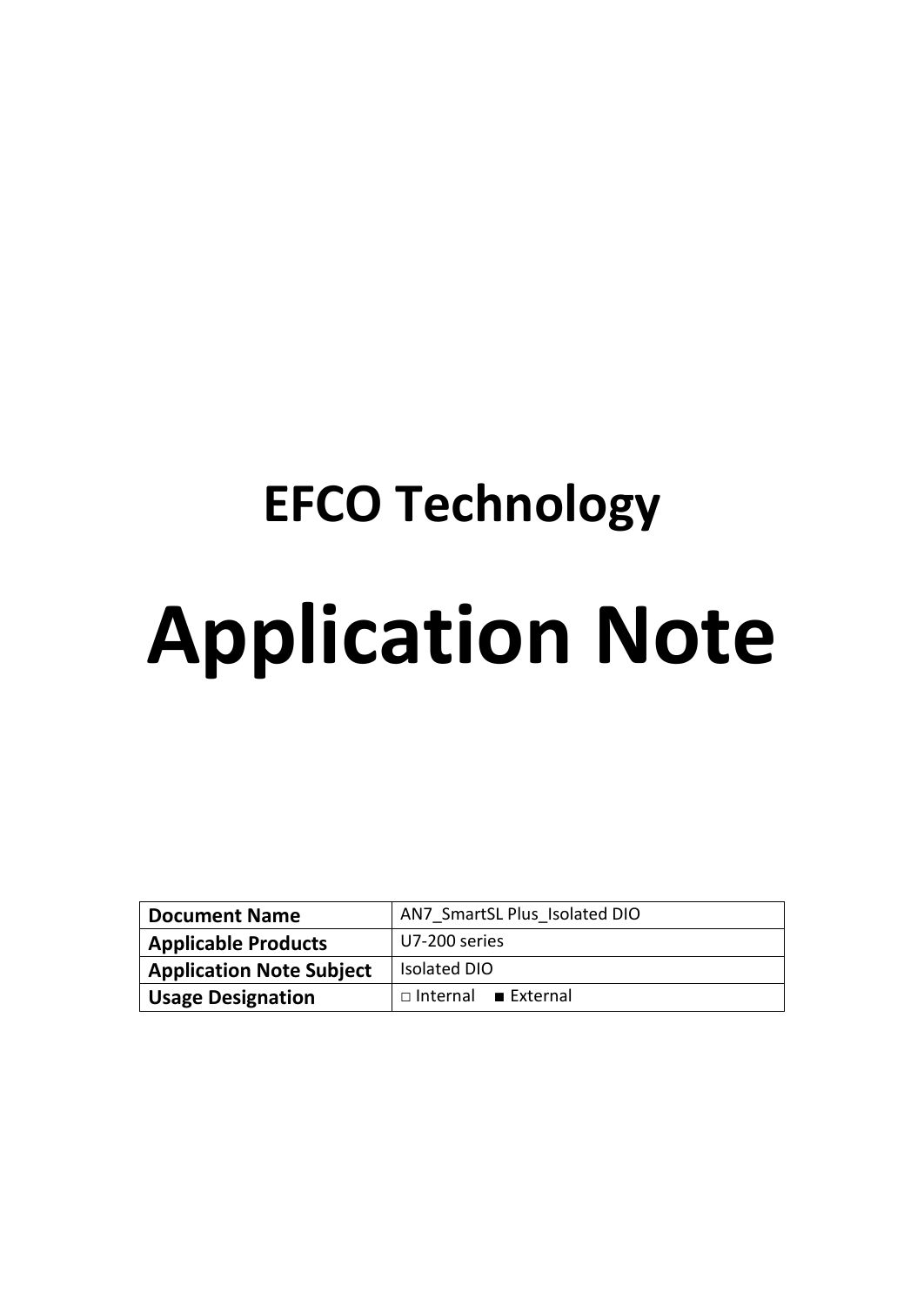# **Preface**

# **Revision History**

| <b>Revision</b> | <b>Date</b> | <b>Author</b> | <b>Description</b>  |  |
|-----------------|-------------|---------------|---------------------|--|
| 1.0             | 2020/06/08  | J Yen         | Preliminary release |  |
|                 |             |               |                     |  |
|                 |             |               |                     |  |
|                 |             |               |                     |  |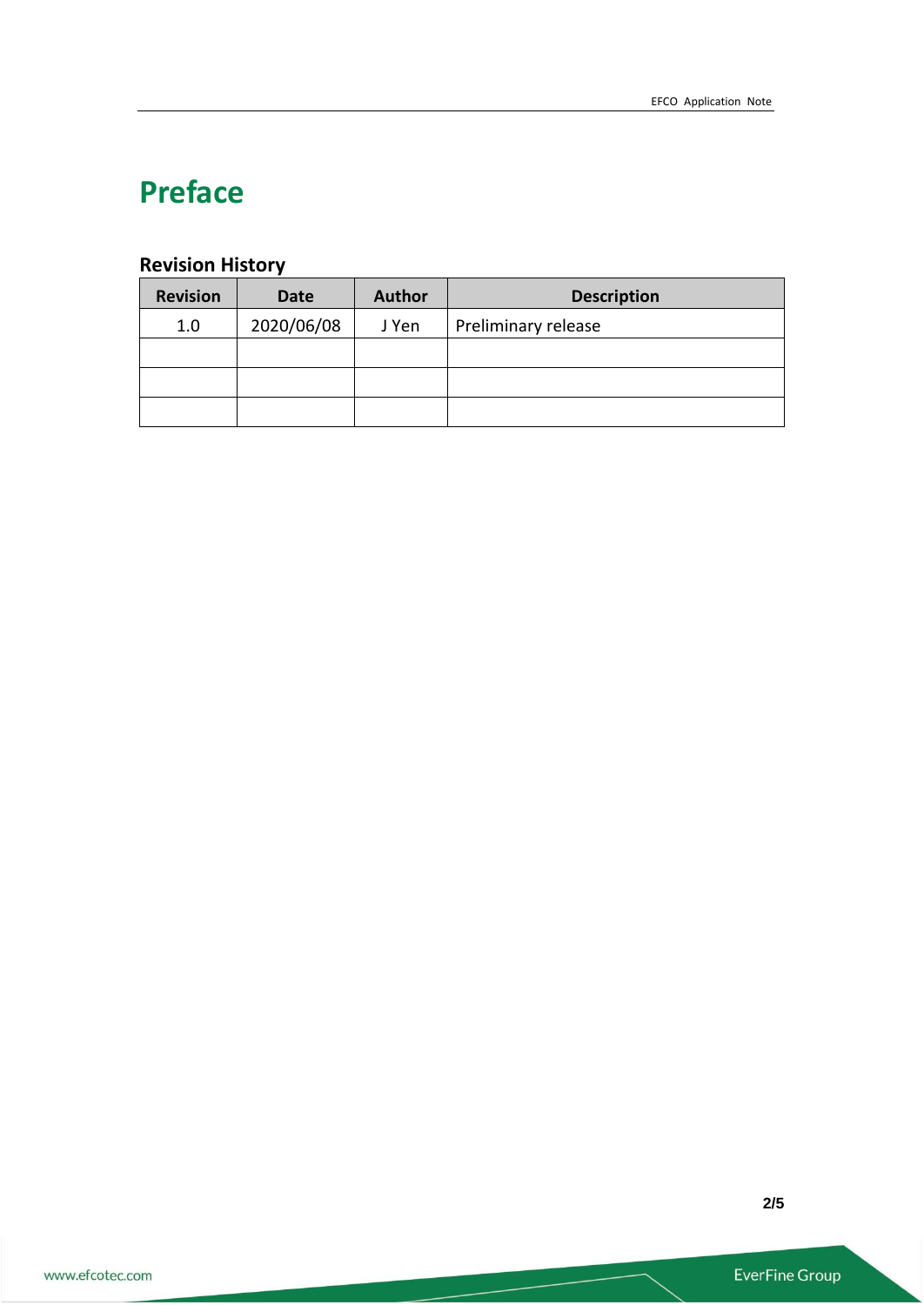# **Copyright**

Copyright © 2019 EFCO Technology. All rights are reserved. EFCO reserves the right to make improvements to the products described in this manual at any time without notice.

No part of this manual may be reproduced, copied, translated or transmitted in any form or by any means without the prior written permission of EFCO. Information provided in this manual is intended to be accurate and reliable. However, EFCO assumes no responsibility for its use, nor for any infringements of the rights of third parties, which may result from its use.

The material in this document is for product information only and is subject to change without notice. While reasonable efforts have been made in the preparation of this document to assure its accuracy, EFCO assumes no liabilities resulting from errors or omissions in this document, or from the use of the information contained herein.

EFCO reserves the right to make changes in the product design without notice.

## **Acknowledgements**

All brand names and/or trademarks are the properties and registered brands of their respective owners.

For more information about this and other EFCO products, please visit our website at: [www.efcotec.com](file:///C:/Users/PattyWu/Documents/Manual/DMCT/www.efcotec.com)

#### **Warnings, Cautions and Notes**

injury!

**Warning!** Warnings indicate conditions, which if not observed, can cause personal



Caution!

Cautions are included to help you avoid damaging hardware or losing data.



Note! Notes provide optional additional information.



**2**/**5**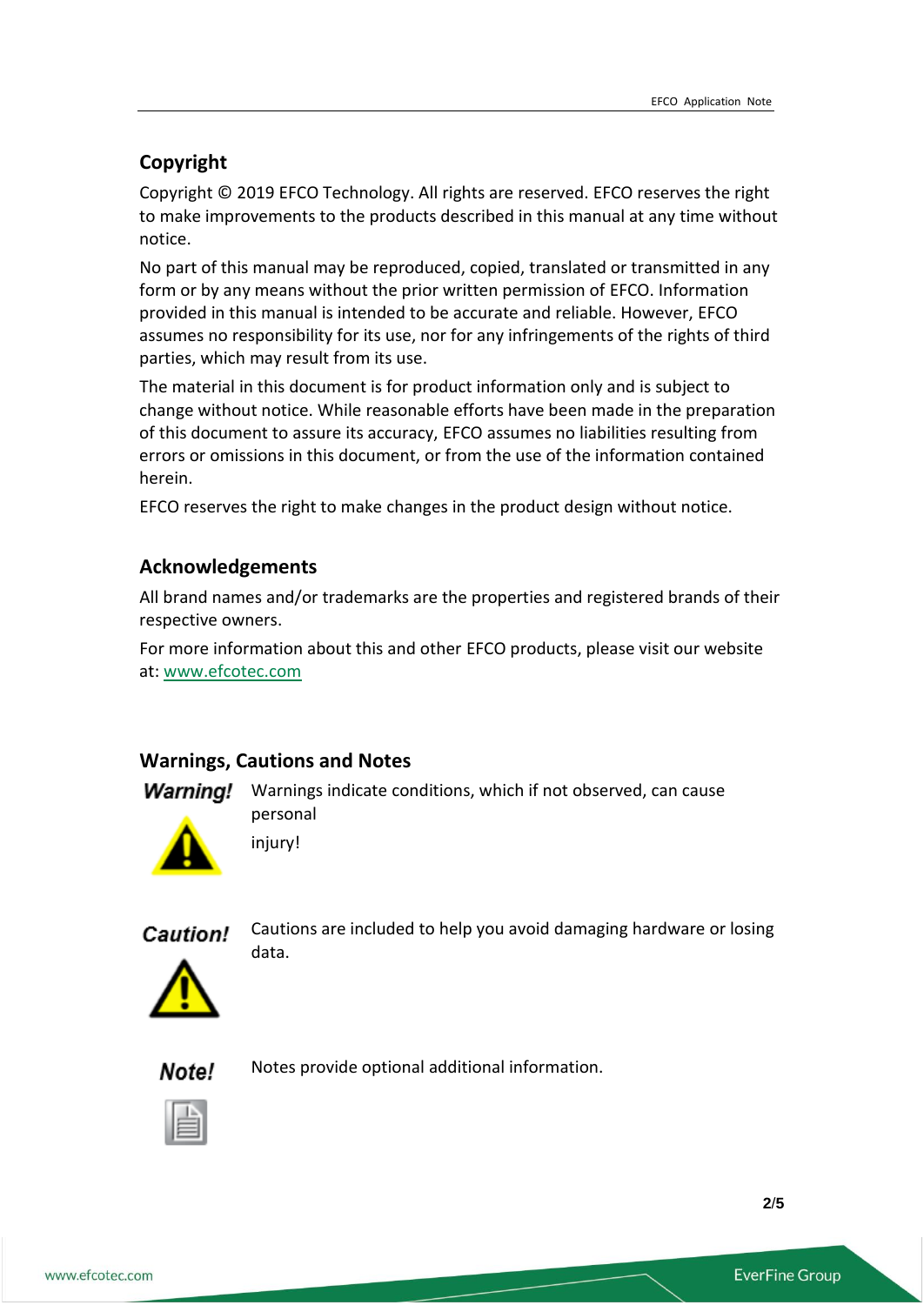# **Title**

How to use U7-200 product isolated DIO function?

# **Answer**

# **1. Function Description**

DI support PNP(Source) mode and DO support NPN(Sink) mode, 18-pin plugpluggable terminal block socket.



9\*2 PIN, 2.54mm (DI: 8bit, DO: 8bit, DI COM, VCC and GND pins).

### **DI/DO Operation Characteristics:**

| Parameter                  | DI                  | DO                                                                           |
|----------------------------|---------------------|------------------------------------------------------------------------------|
| <b>Operation Voltage</b>   | $5 \approx 36$ V DC | 5 $\approx$ 36V DC, (need add 500 $\Omega$ up<br>resistance for every ports) |
| Input/Output Current Limit | 100 <sub>m</sub> A  | 100 <sub>m</sub> A                                                           |
| Turn On Delay Time (Max.)  | 60 uS               | 60uS                                                                         |
| Turn Off Delay Time (Max.) | 60 uS               | 60uS                                                                         |

#### **2. Pin Define**



| Pin No | Description         | Pin No.        | Description          |
|--------|---------------------|----------------|----------------------|
| 1      | Digital Input bit 7 | $\overline{2}$ | Digital Output bit 7 |
| 3      | Digital Input bit 6 | 4              | Digital Output bit 6 |
| 5      | Digital Input bit 5 | 6              | Digital Output bit 5 |
| 7      | Digital Input bit 4 | 8              | Digital Output bit 4 |
| 9      | Digital Input bit 3 | 10             | Digital Output bit 3 |
| 11     | Digital Input bit 2 | 12             | Digital Output bit 2 |
| 13     | Digital Input bit 1 | 14             | Digital Output bit 1 |
| 15     | Digital Input bit 0 | 16             | Digital Output bit 0 |
| 17     | Digital Input COM   | 18             | Digital Output COM   |